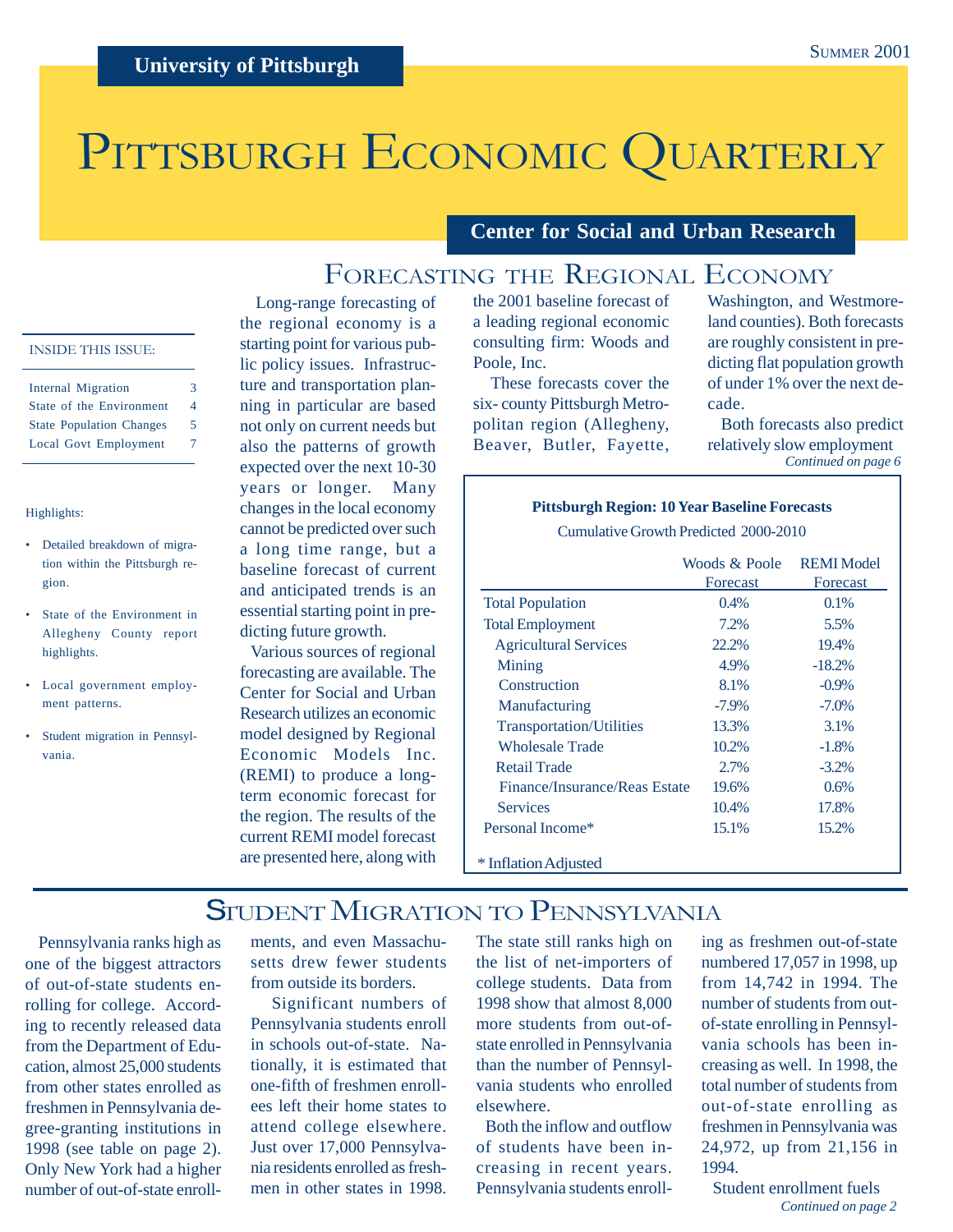### Student Migration Trends (con't)

#### *Continued from page 1*

higher education earnings and employment directly in the region. In 1998, 112,068 college freshmen enrolled in Pennsylvania institutions with 24,972 (or 22%) coming from out-ofstate. Education other than local public schools was estimated to generate over \$1.2 billion in earnings in the Pittsburgh region during 1999.

 Where students attend college is an important part of local workforce development efforts. Many students remain in the region they graduate from after graduation.

 Pennsylvania performs significantly better than neighboring states in terms of net migration of students. New Jersey is the largest net exporter of students. Over 20,000 more students enrolled outside of New Jersey than are attracted from out-of-state to go to school there.

 Pennsylvania has made student recruiting and retention a major part of its workforce development efforts. This includes increased spending on advertising and use of targeted scholarship programs for students in Pennsylvania.

 One program used by the state to try and retain students graduating in Pennsylvania and to keep them in the state is the Pennsylvania New Economy Technology Scholarship Program. This program encompasses two scholarship programs: the SciTech Scholarship and the Technology Scholarship. Recipients of these scholarships must agree to work full-time in Pennsylvania following graduation, one year for each year that a scholarship award is received.g

| <b>Residence of Freshmen in Degree-Granting Institutions</b> |
|--------------------------------------------------------------|
| <b>Ranked By States with Highest Out-of-State Enrollment</b> |

|                     | Migration of Students by State |        |            |  |
|---------------------|--------------------------------|--------|------------|--|
|                     | Out of                         | Into   | <b>Net</b> |  |
| 1 New York          | 27,067                         | 27,886 | 819        |  |
| 2 Pennsylvania      | 17,057                         | 24,972 | 7,915      |  |
| Massachusetts<br>3  | 14,329                         | 24,623 | 10,294     |  |
| <b>Florida</b><br>4 | 10,106                         | 23,610 | 13,504     |  |
| California<br>5.    | 16,699                         | 23,100 | 6,401      |  |
| Minnesota<br>6      | 9,691                          | 19,655 | 9,964      |  |
| Ohio                | 11,962                         | 15,794 | 3,832      |  |
| <b>Texas</b><br>8   | 12,963                         | 14,613 | 1,650      |  |
| Virginia<br>9       | 9,425                          | 13,835 | 4,410      |  |
| 10 North Carolina   | 4.543                          | 13.337 | 8.794      |  |

#### **Residence of Freshmen in Degree-Granting Institutions Ranked By States with Highest Net In-Migration**

|   |                      | Migration of Students by State |        |            |  |
|---|----------------------|--------------------------------|--------|------------|--|
|   |                      | Out of                         | Into   | <b>Net</b> |  |
|   | 1 Florida            | 10,106                         | 23,610 | 13,504     |  |
|   | 2 Massachusetts      | 14,329                         | 24,623 | 10,294     |  |
|   | 3 Minnesota          | 9,691                          | 19,655 | 9.964      |  |
|   | 4 North Carolina     | 4,543                          | 13,337 | 8,794      |  |
|   | 5 Pennsylvania       | 17,057                         | 24,972 | 7,915      |  |
| 6 | Indiana              | 5,786                          | 12,823 | 7,037      |  |
|   | California           | 16,699                         | 23,100 | 6,401      |  |
| 8 | Utah                 | 1,558                          | 7,850  | 6,292      |  |
| 9 | District of Columbia | 1,953                          | 7,680  | 5,727      |  |
|   | 10 Arizona           | 2.754                          | 8,411  | 5,657      |  |



*Source: U.S. Department of Education Digest of Education Statistics, 2000*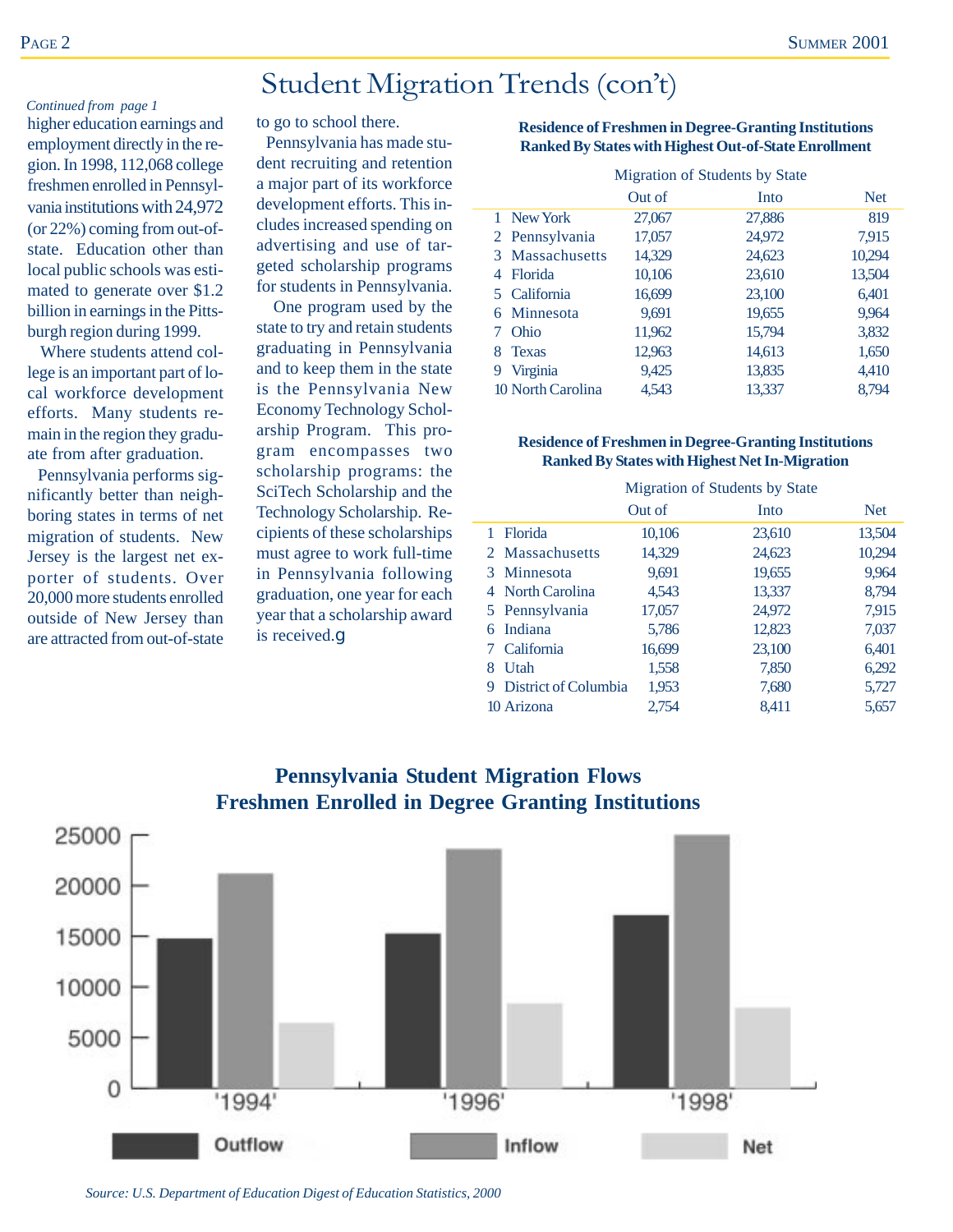## Internal Migration Within the Pittsburgh Region

 Recently released data from the Internal Revenue Service (IRS) details migration patterns of population within the U.S. This data covers patterns of migration documented by the IRS from tax records for the period July 1, 1999 through July 1, 2000.

 Out-migration continues to exceed domestic migration for the region. The net difference between inflows and outflows decreased to 7,609, compared to 7,857 over the period 1998 through 1999. Both overall migration flows of in-migrants to the region and out-migrants who are leaving have been steady over the last four years.

 Net out-migration from the region continues to hit Allegheny County harder than sub-

urban counties. Out-migration from suburban counties to other regions is offset to some degree by continued migration from Allegheny to the suburbs, although all counties continue to experience overall net out-migration from the region.

 Top destinations for people leaving the region continue to be large metropolitan areas near Pittsburgh, including Washington, D.C. and Philadelphia. Internal migration between counties is also dominated by net inflows of people from all counties into Butler County. Detailed county-tocounty migration flows within the Pittsburgh region are shown in the table below.

 The IRS migration data is not a complete picture of migration patterns as a source of demographic change. A significant amount of migration in the United States comes from international immigrants. The movement of people into the country, who were not residents needing to file IRS tax returns previously, are not included in these statistics. Thus, the IRS migration statistics are comparable mostly to domestic migration statistics.

 The IRS data also does not capture all internal migration in the U.S. Not everyone files a tax return. Seniors, those with a low income, or those who have lost a spouse are some of the populations that may not be captured well by IRS tax filings. The IRS migration data is estimated to capture 80% of the movement of the population domestically within the U.S. each year.

 The IRS data provides the main input to the Bureau of the Census, which each year estimates total net migration for each county in the United States. This is supplemented by estimates for international migration and other sources to come up with a more complete measurement of migration patterns. In normal years, the Census releases these migration statistics in April of each year for the period ending in July of the previous year. Given the recent release of initial data from the 2000 Decennial Census, the release of migration data has been postponed by the Census Bureau.g

|             |                   | <b>Destination County</b> |               |               |                  |       |                         |
|-------------|-------------------|---------------------------|---------------|---------------|------------------|-------|-------------------------|
|             |                   | Allegheny                 | <b>Beaver</b> | <b>Butler</b> | Fayette          |       | Washington Westmoreland |
|             | Allegheny         |                           | 1,438         | 2,362         | 418              | 2,781 | 3,497                   |
| County      | <b>Beaver</b>     | 1,346                     |               | 378           | $\overline{0}$   | 92    | 77                      |
| Originating | <b>Butler</b>     | 1,462                     | 343           |               | $\boldsymbol{0}$ | 38    | 149                     |
|             | Fayette           | 360                       | 20            | 27            |                  | 388   | 875                     |
|             | <b>Washington</b> | 1,777                     | 92            | 73            | 425              |       | 275                     |
|             | Westmoreland      | 2,552                     | 81            | 193           | 700              | 335   |                         |

### **Number of Movers Between Counties in the Pittsburgh Region 1999-2000**

Each cell represents the number of total exemptions reported by the IRS

*Source:Internal Revenue Service Statistics of Income Division. Compiled by the Center for Social and Urban Research*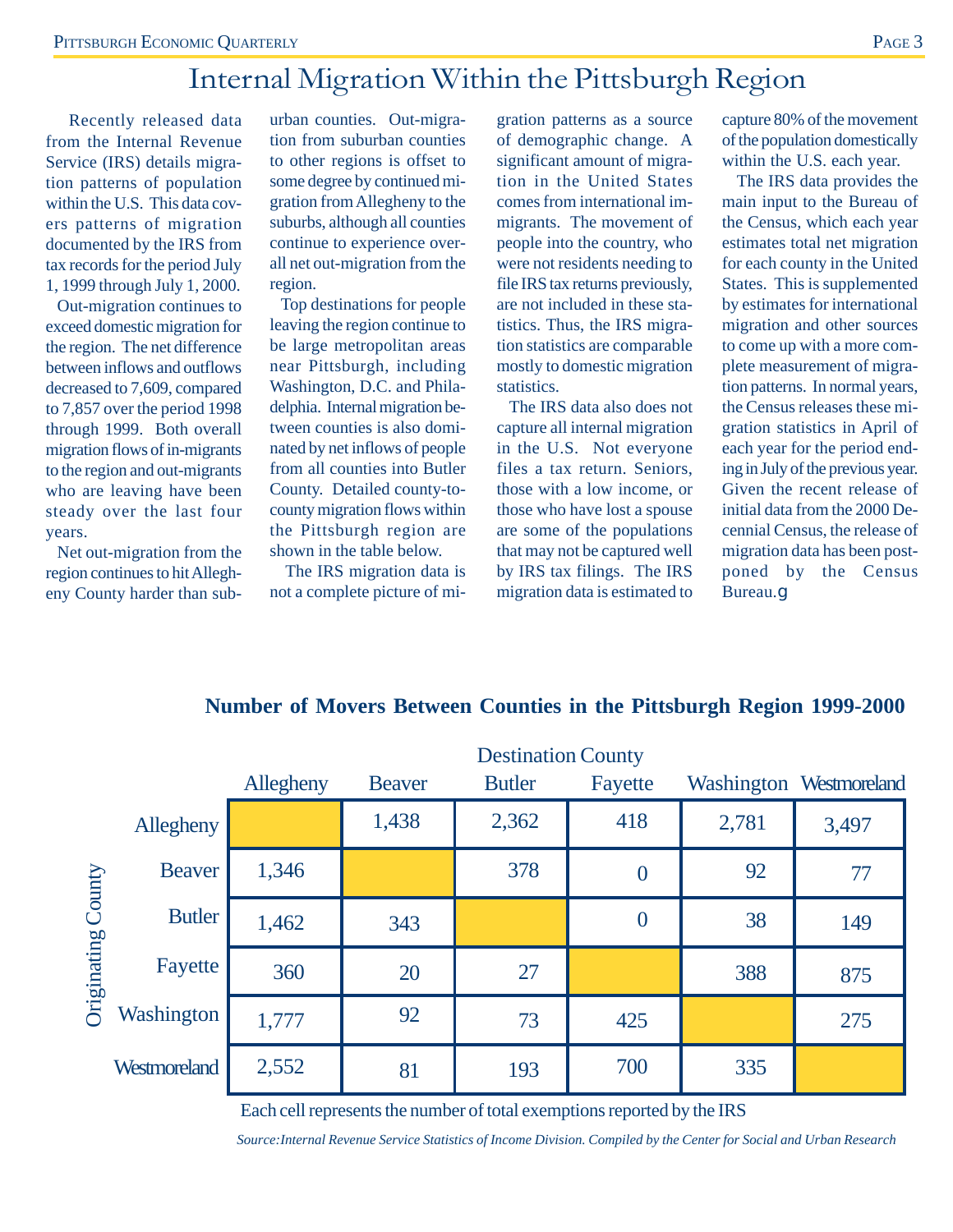# THE STATE OF THE ENVIRONMENT IN ALLE

In March 2001, UCSUR published its first *State of the Environment in Allegheny County* report. The report is by Dr. Stephen Farber, Director of the Environmental Decision Support Program at the Center for Social and Urban Research, and Research Assistant Jose R. Argueta. The Executive Summary of the report is presented here. Copies of the full report can be obtained by calling the Center for Social and Urban Research at 412-624-5442. The Report is also available online at:

http://www.ucsur.pitt.edu/publications.htm

 This report is the first of what is expected to be a series of biennial reports on environmental and ecological conditions in Southwestern Pennsylvania. The first report focuses on land use, and water and air quality in Allegheny County. The objective of this report is to provide a baseline of environmental conditions at local levels in Allegheny County.

Land use in Allegheny County is analyzed using remote sensing data from the early 1990s, the most recent available at this local scale. The vast majority, 57%, of land is in some type of tree cover. Urban uses, which include residential, commercial, industrial, and transportation uses, comprise 28% of land use. Agriculture uses 10% of Allegheny County's land area.

The most notable result of the analysis of land use is the clear relationship between land use and water quality. Differences in water quality are significantly related to the extent of forest cover along streams and across townships; increased forest cover is positively correlated with the attainment of Pennsylvania stream water quality standards. This may be attributed to the human activities that

accompany loss in forest cover, but may also be due to the loss of forest itself, as trees play important roles in reducing sediment and nutrient runoff into streams.

Loss of farmland and forests in Allegheny County is just one of many consequences of urban sprawl, in which populations and economic activity migrate from densely to sparsely populated areas. It is clear from the data that population increases are greatest where forested area is highest. This implies that growth areas will face the greatest losses in tree cover, resulting in the loss of free water quality management services previously provided by natural systems. Water quality management will become increasingly costly to these high growth areas unless particular attention is paid to managing human activities in the landscape and maintaining adequate vegetative cover in critical locations within watersheds.

Only 52% of the roughly 1,400 miles of streams and rivers in Allegheny County have been assessed to determine whether they meet Pennsylvania's water quality standards. The unassessed streams are mostly in the

southeast and northwest areas of the county. Roughly 60% of Allegheny County's assessed streams do not meet Pennsylvania's water quality standards. This compares unfavorably to Pennsylvania as a whole, where 20% of Pennsylvania's assessed streams do not meet these standards. Roughly one-third of U.S. streams do not meet similar standards.

The major causes for not attaining water quality standards in Allegheny County are siltation, nutrients, and metals. Siltation and nutrients each account for roughly 20% of the non-attainment in the county's streams. The major sources of these pollutants include acid mine drainage (AMD), urban runoff and storm sewers, habitat modification, vegetation removal, and land development. A map of the county showing land use and attainment of stream water quality standards illustrates that urbanization of previously rural areas may be a major source of siltation. It is clear from this source-cause analysis that what we do in our landscape can have significant consequences for water quality in the region.

Air quality in Allegheny County has fluctuated over the past decade between attainment and non-attainment of U.S. clean air standards. Ozone has been the major contributor to this pattern. While the county and region are on the brink of attaining the old 1-hour air quality standards, it is clear they will not be in compliance with the more stringent proposed 8 hour standards.

Ozone is typically formed from reactions of volatile organic compounds and nitrogen oxides in the presence of heat and sunlight. These chemicals are emitted from vehicles, chemical plants and refineries, and fossil-fuel fired power plants. Ozone conditions in Allegheny County are of particular concern due to the county's large young and old populations, which may be exposed to ozone. Ozone can cause adverse health conditions, such as respiratory problems in these populations and in populations of otherwise healthy asthmatics. It can also have adverse impacts on growth and health of vegetation.

Average ozone levels in Allegheny County have fallen between 1998 and 1999 for all monitoring sites except the downtown Pittsburgh site. This may be a disturbing pattern as it may reflect the real environmental impacts of increased economic activity and resulting vehicle traffic downtown. Also, increased emissions of ozone causing chemicals may make attaining air quality standards at downwind monitors more difficult. Attainment of air quality standards in the region is complicated by emissions from upwind sources in Ohio and West Virginia. However, it is clear that Allegheny County is itself a major emitter of chemicals that can cause its own ozone problems. Increased ozone levels in the City of Pittsburgh may be a reason why downwind monitors, such as those in Penn Hills, do not meet air quality standards.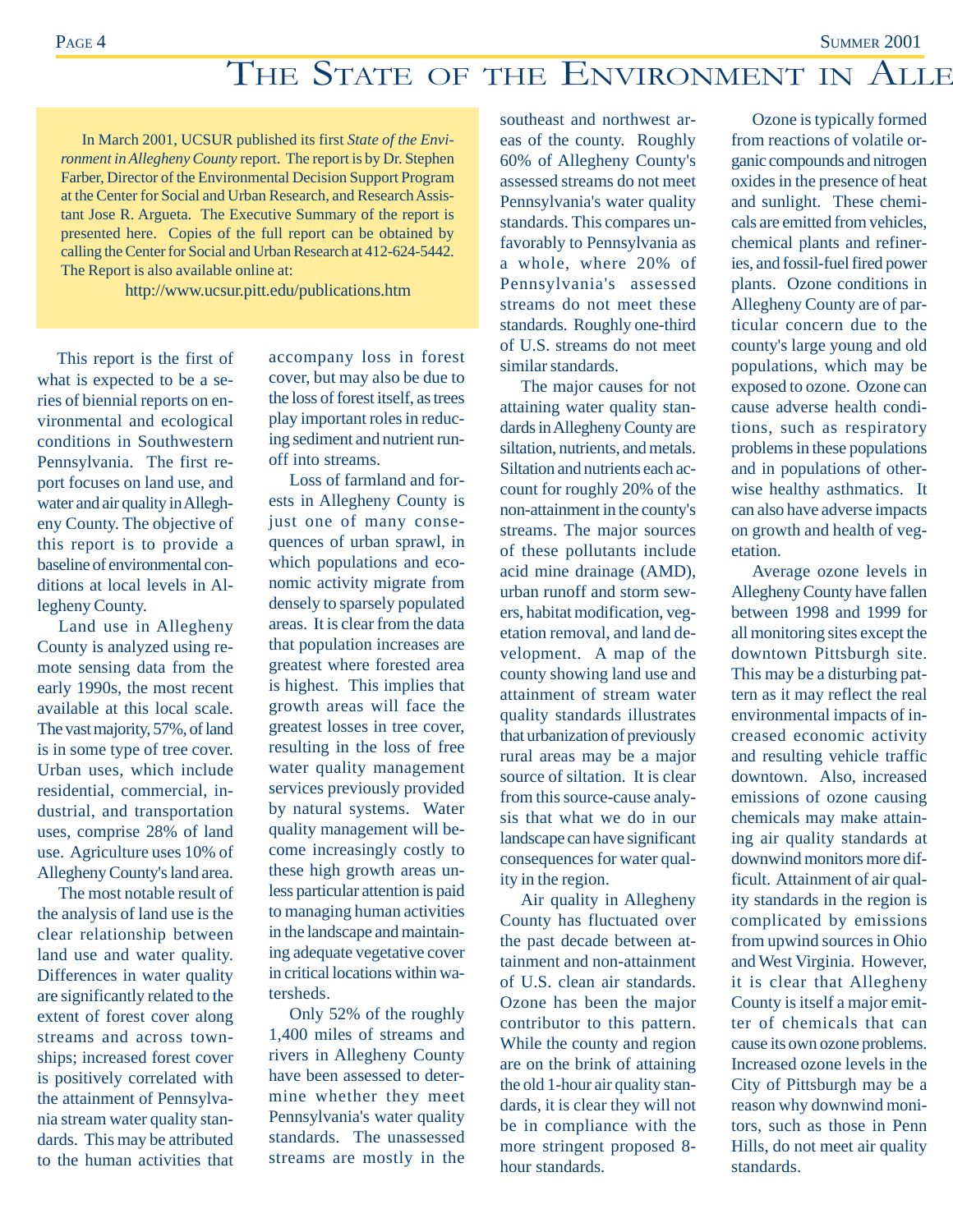# GHENY COUNTY: LAND, WATER AND AIR

The presence of particulates in the air of Allegheny County may be both a present and future problem. Particulates are the result of fuel combustion in vehicles, power plants and industry, as well as from residential fireplaces. While Allegheny County has met standards for coarse particulates, referred to as PM-10, during the period 1997- 1999, the Clairton, Glassport, Liberty, Lincoln, and Port Vue sites in the county did not meet these standards in 2000. More problematic for the county, however, may be the new proposed fine particulate, referred to as PM-2.5, standards. Some monitoring sites in the county have violated the proposed standard, although interpretation of the PM-2.5 data is problematic at this point.

Sulfur dioxide is in the same condition as particulates in terms of meeting air quality standards. While most of the county is well within the range of compliance, the Hazelwood monitoring site violated standards in 2000, and Glassport violated them in 1999. While levels of carbon monoxide have fallen in Pennsylvania, this has not been the case for the Monongahela Valley Region. However, monitors in Allegheny County have not exceeded standards for this pollutant during the past decade.

The region's greatest challenges appear to be in management of landscapes and ecosystems. These are at great risk from urbanizing activities, as residential and commercial activities spread into previously pristine landscapes. The resulting loss of natural system services, such

as water run-off or soil and nutrient control, will make it only more difficult to attain acceptable water qualities in the region's streams and rivers. While systems are in place for monitoring and managing air quality, this is not the case for landscapes and ecosystems. The region will have to pay increasing attention to what is done on its land, how it is done, and where it is done, if it wants to sustain the quality of ecosystems necessary for future economic vitality and quality of life in the region.g

# POPULATION CHANGES IN PENNSYLVANIA 1990-2000



Pennsylvania population grew a total of 3% between 1990-2000. Growth was concentrated in areas surrounding Philadelphia and in the Northeastern corner of the state. Allentown grew by 1.5% over the decade, which allowed it to surpass Erie as the third largest city in the state. Allentown, Lancaster, and many other municipalities in Eastern Pennsylvania experienced sharp increases in Hispanic and Latino populations. Allegheny County experienced a 4.1% decline over the decade, and the Pittsburgh region as a whole declined by 1.5%.g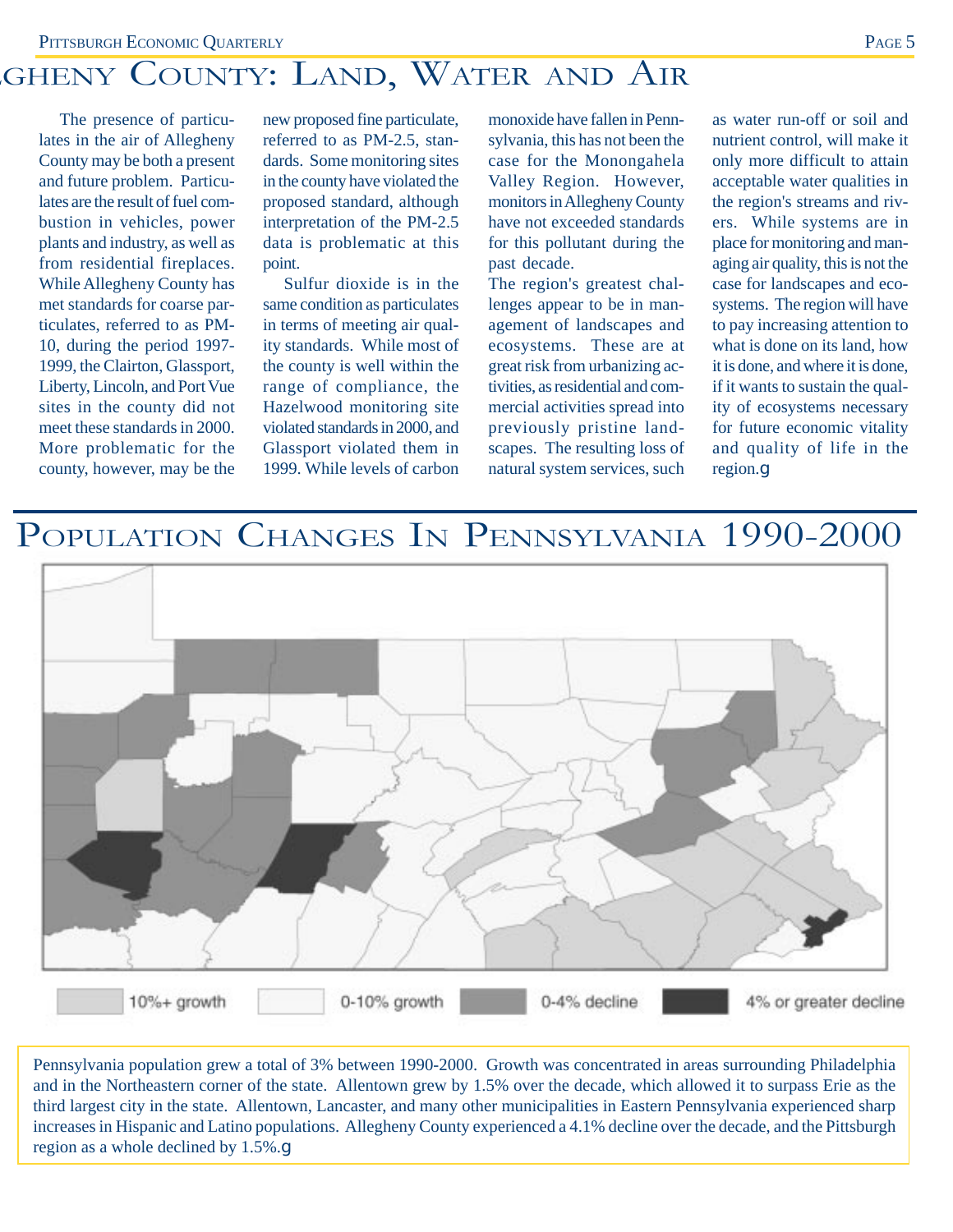| Pittsburgh Economic Profile 1999         |            |            |            |            |  |  |  |  |
|------------------------------------------|------------|------------|------------|------------|--|--|--|--|
| 1998<br>1999<br>1996<br>1997             |            |            |            |            |  |  |  |  |
| Personal income (thousands of dollars)   | 60,346,351 | 63,414,696 | 65,697,057 | 68,977,479 |  |  |  |  |
| Net earnings                             | 38,270,363 | 40,153,888 | 42,188,404 | 44,664,340 |  |  |  |  |
| <b>Transfer payments</b>                 | 11,057,491 | 11,417,351 | 11,425,886 | 11,773,986 |  |  |  |  |
| Income maintenance                       | 896,455    | 841,111    | 830,442    | 872,886    |  |  |  |  |
| Unemployment insurance benefit payments  | 340,459    | 316,227    | 310,370    | 317,459    |  |  |  |  |
| Retirement and other                     | 9,820,577  | 10,260,013 | 10,285,074 | 10,583,641 |  |  |  |  |
| Dividends, interest, and rent            | 11,018,497 | 11,843,457 | 12,082,767 | 12,539,153 |  |  |  |  |
| Earnings by place of work (\$000)        | 41,221,635 | 43,256,924 | 45,387,128 | 48,136,913 |  |  |  |  |
| Wage and salary disbursements            | 31,589,031 | 33,443,889 | 35,216,005 | 37,460,330 |  |  |  |  |
| Other labor income                       | 4,238,235  | 3,963,002  | 3,886,452  | 3,987,919  |  |  |  |  |
| Proprietors income                       | 5,394,369  | 5,850,033  | 6,284,671  | 6,688,664  |  |  |  |  |
| Total full-time and part-time employment | 1,291,744  | 1,308,731  | 1,332,614  | 1,354,598  |  |  |  |  |
| Wage and salary jobs                     | 1,104,423  | 1,120,059  | 1,139,402  | 1,157,436  |  |  |  |  |
| Number of proprietors                    | 187,321    | 188,672    | 193,212    | 197,162    |  |  |  |  |
| Average earnings per job (dollars)       | 31,912     | 33,053     | 34,059     | 35,536     |  |  |  |  |

 *Source: Regional Economic Information System 1969-1999, Bureau of Economic Analysis, Department of Commerce (May 2001)*

# Forecasting the Regional Economy (con't)

expansion with cumulative job growth over the decade predicted to be 7.2% (Woods and Poole) and 5.5% (REMI). Manufacturing employment is predicted to continue its decline with overall employment going down between 7% and 8% in both models. Adjusted for inflation, real earnings and income per capita are expected to grow by approximately 15%. *Continued from page 1*

 Retail employment expansion is not predicted to continue at the same rate of recent decades. Overall retail employment is predicted to be only +2.7% by Woods and Poole, and there is even a slight decline (-3.2%) predicted by the REMI model. Retail employment in particular is tied to the size of the local population.

 The Pittsburgh region is unusual in being one of only a few areas in the country with a continuing negative natural population growth. Demographic factors are an important factor in any long-term forecast. The growth rate of the population and changes in its composition have considerable impacts on the labor force, housing demand, and spending across a broad range of industries.

Due to the skewed age

### **Pittsburgh Region Projected Natural Population Growth Births MinusDeaths: 2000-2020**

structure, there will be more annual deaths than births in the region through the next decade. Even if net migration in the region is zero over that period, the local population will continue to contract.

 In 1960, Edgar Hoover of the University of Pittsburgh produced a detailed four volume analysis of the economy of the Pittsburgh region, which was funded by the Ford Foundation. The report included specific predictions of a future downturn in the local steel industry and other fundamental shifts in the industrial structure of the Pittsburgh region.

 Much of Hoover's analysis was based on specific trends that were observed in the industries that were highly concentrated in Pittsburgh. As Pittsburgh's industry structure has become more diverse, economic conditions have converged with national trends. Fifteen years ago, the concentration of heavy industry gave Pittsburgh an unemployment rate that was 50% higher than the national average. By 2000, local and national unemployment levels were comparable.

 Long-range forecasts are not meant to be the defining picture as to what the region can expect as it changes over the decade. Unanticipated changes in the national or local economy, or the emergence of new industries, would alter the forecasts. Baseline forecasts such as these can indicate the anticipated path of the local economy if conditions continue as they are now with minimal unanticipated changes.g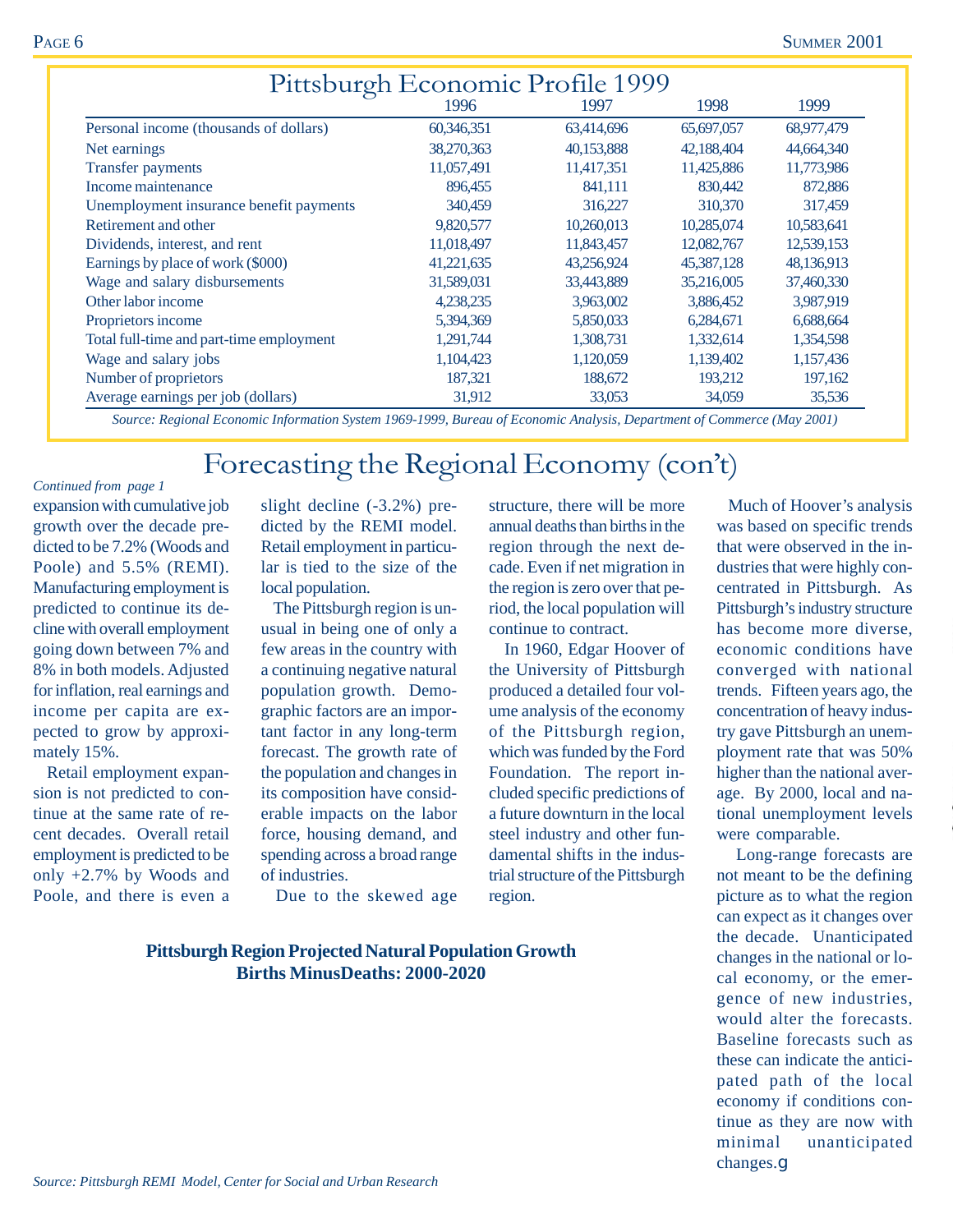### Local Government Employment

 Local government employment and earnings make up a large part of the local economy. In 1999, government purchases of goods and services accounted for 17% of the national Gross Domestic Product. Data compiled by the Bureau of the Census breaks down the employment categories of all full-time and part-time workers for all governments in the United States.

The table below breaks

down all county, municipal, special district, and school district employment in the Pittsburgh region for 1997, the latest year comprehensive data is made available by the Census. Federal or state government employees that work in the region are not included in this table.

 In the Pittsburgh metropolitan region, the Census counts 858 local governments, including 412 municipal govern-

### **Local Government Employment and Payroll Pittsburgh Region March 1997**

|                                       |                  |           | Monthly       |
|---------------------------------------|------------------|-----------|---------------|
| <b>Function</b>                       | <b>Full-Time</b> | Part-Time | Payroll       |
| <b>Airports</b>                       | 457              | 13        | \$1,226,405   |
| Correction                            | 1,311            | 205       | \$3,258,759   |
| <b>Electric Power</b>                 | 9                | 0         | \$35,581      |
| <b>Elementary &amp;Secondary Educ</b> |                  |           |               |
| Admin/Clerical                        | 3,342            | 385       | \$10,432,427  |
| <b>Bus Transport</b>                  | 608              | 663       | \$1,613,515   |
| Cafeteria                             | 1,610            | 1,621     | \$2,497,694   |
| Health/Rec                            | 350              | 304       | \$1,355,416   |
| Instruction                           | 26,280           | 4,515     | \$103,673,843 |
| Oper/Maint                            | 3,352            | 776       | \$7,997,835   |
| <b>Other Total</b>                    | 9,574            | 4,573     | \$24,944,317  |
| <b>Student (Part-time Only)</b>       | $\overline{0}$   | 242       | \$28,686      |
| Unallocable                           | 312              | 582       | \$1,018,744   |
| <b>Financial Administration</b>       | 1,269            | 465       | \$3,134,636   |
| Fire - Other                          | 85               | 31        | \$245,339     |
| Firefighters                          | 1,012            | 97        | \$4,036,938   |
| Health                                | 1,138            | 160       | \$2,893,887   |
| <b>Higher Education - Instl</b>       | 556              | 2,184     | \$3,331,817   |
| <b>Higher Education - Other</b>       | 737              | 1,045     | \$2,168,470   |
| Housing & Community Devel             | 1,340            | 145       | \$3,435,767   |
| <b>Judicial and Legal</b>             | 2,599            | 174       | \$6,114,219   |
| <b>Local Libraries</b>                | 90               | 208       | \$303,111     |
| <b>Natural Resources</b>              | 4                | 7         | \$12,907      |
| Other and Unallocable                 | 1,299            | 597       | \$3,424,745   |
| <b>Other Govt Admin</b>               | 1,283            | 1,347     | \$3,403,638   |
| <b>Parks and Recreation</b>           | 698              | 586       | \$1,817,515   |
| Police-Other                          | 576              | 991       | \$1,922,028   |
| <b>Police Protection-Officers</b>     | 3,322            | 951       | \$12,662,731  |
| Sewerage                              | 996              | 112       | \$3,119,765   |
| <b>Solid Waste Management</b>         | 345              | 23        | \$823,170     |
| <b>Streets and Highways</b>           | 2,405            | 464       | \$6,247,737   |
| <b>Transit</b>                        | 2,886            | 6         | \$10,503,043  |
| <b>Water Supply</b>                   | 1,027            | 139       | \$2,884,279   |
| Welfare                               | 4,049            | 487       | \$8,888,510   |
| <b>Totals for Local Govt</b>          | 65.347           | 19.525    | \$214,513,157 |

ments, 106 school districts, and 334 special districts, which include water and sewer authorities, housing authorities, and other types of special purpose governmental organizations.

 Education and related jobs account for the large bulk of local government employment. Over 65,000 full-time jobs are counted in local governments, and over two-thirds of that are directly supporting public education. With an additional 19,000 part-time employees of local government, the total monthly payroll is estimated to exceed \$214 million. Other major occupations of local government employees in the region include police officers (3,322), public welfare workers (4,049), transit workers (2,886), and

street maintenance workers (2,405).

 In addition to local government employment, there are estimated to be just under 20,000 federal employees working in the region, 8,618 active-duty military, and 15,618 state government workers.

 All state and local governments in the U.S. are surveyed every five years by the Census Bureau. Local governments include counties, cities, townships, special districts, and school districts. The data is compiled in the Census of Governments (COG), which provides data on both employment and finances for all governments. The last complete COG was in 1997, with final data released in 2000.g

### **Breakdown of Government Employment Pittsburgh Region - 1999**



*Source: Bureau of the Census - Census of Governments, 1997*